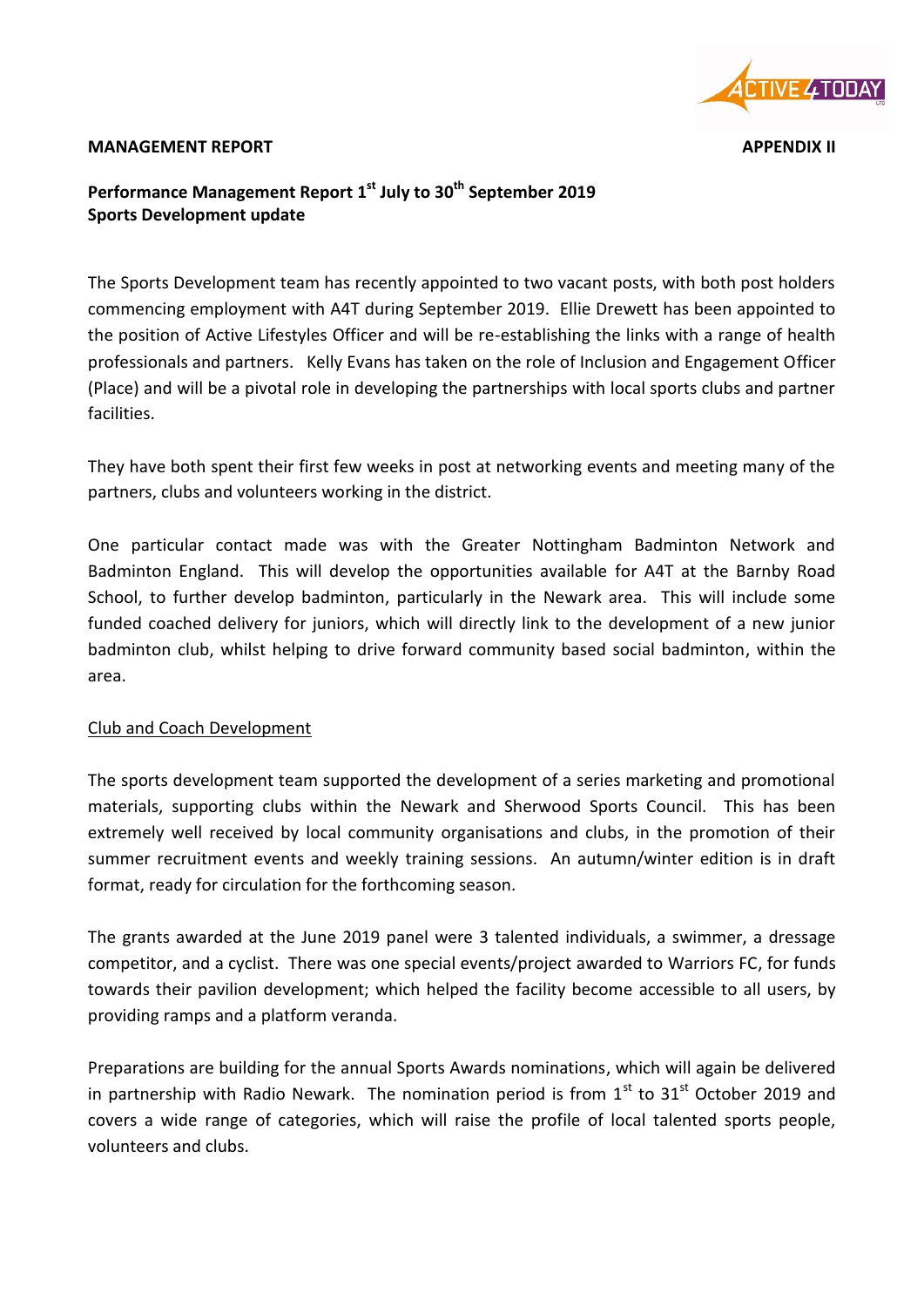VISPA recruitment during the period had 8 new volunteers. Volunteers were placed across all four leisure centres, undertaking roles to support the current activities. Work experience placements were also facilitated for 6 pupils from local schools; these were located within the leisure centres.

Officers have developed a 'VISPA Academy', which is a progression from the long established volunteering scheme. This is a slightly increased commitment on the volunteers' part, however in return, A4T will be offering the opportunity to complete recognised qualifications in sports coaching and leadership. This, in turn, will aid the workforce development pathway for the Company and Southwell Leisure Centre Trust and also enable the volunteers to gain paid work within the centres, alongside expanding their experience of the leisure industry.

Ollerton Rugby Club were recently supported by the sports development team, in their development of a junior section. Help to re-establish a relationship with Dukeries Academy has been provided, re-introducing the volunteers to the RFU's Development Officer, to formulate a plan of how to develop a junior section. This culminated in two well attended open sessions over the summer holidays, which will help to form the start of their development plan.

The sports development team have engaged with the Bowls Development Alliance as participation in bowls is declining in some areas of the district; with a number of clubs struggling to attract and retain players and volunteers. This item will be discussed further during the next district wide meeting of club representatives, which A4T attend, along with the Bowls Development Alliance organisation, to offer support to clubs.

#### Inclusion

Specialist coaching sessions have been delivered in schools in the Ollerton area, bringing in pupils to the leisure centre to enjoy gymnastics and trampolining activities. This proved very popular and provided children with the opportunity to try sports that they might not traditionally be able to access, in a school setting. This initiative will be offered again to schools in the new year, in a bid to build better links between the schools and the centre and improve the health of the young people.

Parkgate, St Josephs and Forest View Primary Schools, all took part in six weeks of sports based 'team building' sessions. These were run in collaboration with the schools, Dukeries Academy and the Young Peoples Centre aimed at integrating the Year 6 pupils, as they transition into Year 7.

In Newark a similar programme was delivered to a selected group of girls at William Gladstone; once more, this looked to support the young people through the transition from Year 6, into Year 7 at Magnus Academy.

An 'Induction Day' was facilitated for the new students to Dukeries College. Around 90 students took part and were treated to, participation into several sports activities and a talk by Nottinghamshire Fire and Rescue; in addition, all students received a tour of Dukeries Leisure Centre and were offered a promotional 'free' induction into the fitness suite, for themselves and their siblings.